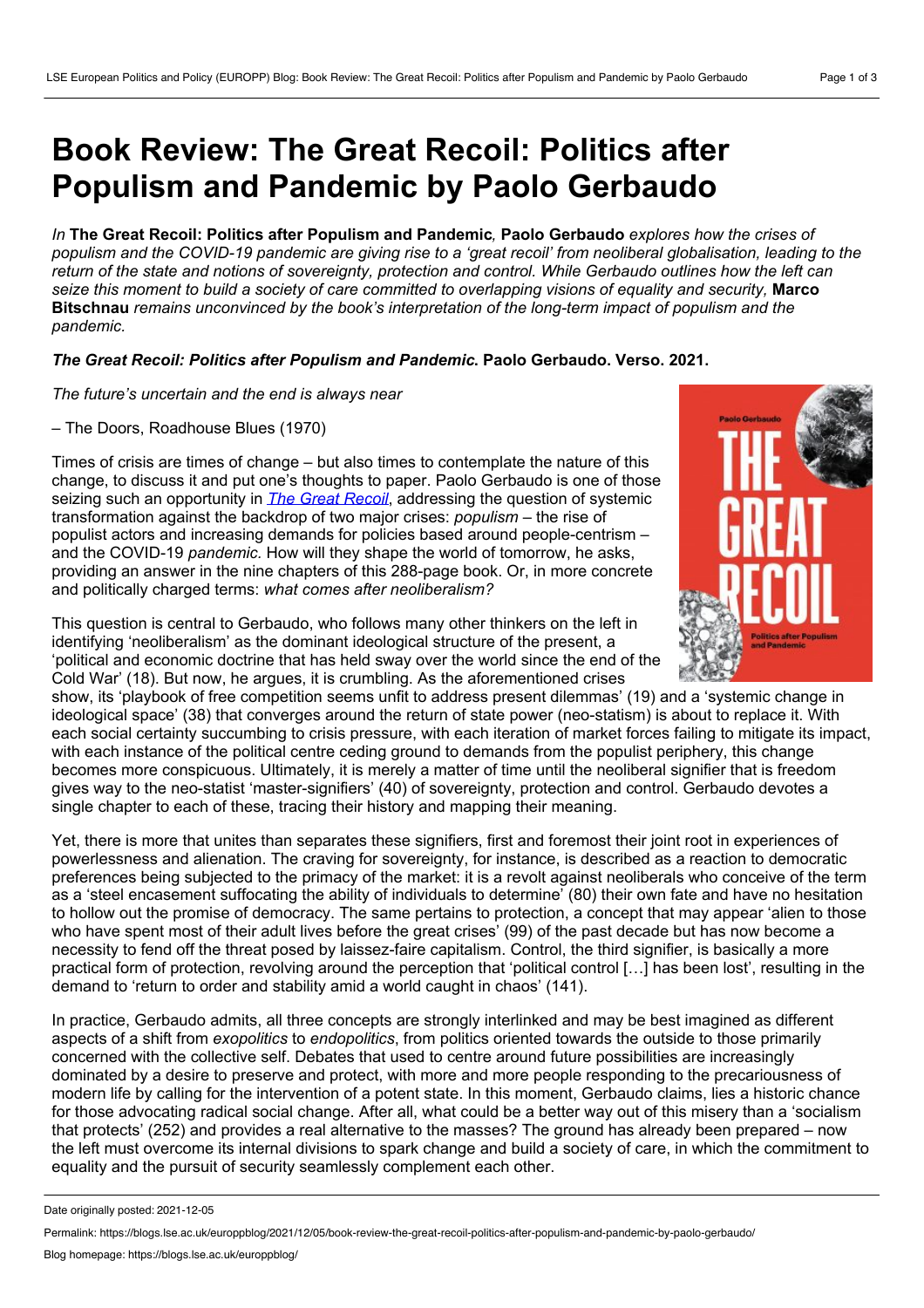While this may sound impressive at first, one cannot help but recall the aftermath of the Lehman Brothers bankruptcy in 2008. Back then, almost everybody on the left seemed similarly convinced that this was the beginning of a new era; that from the ashes of casino [capitalism,](https://manchesteruniversitypress.co.uk/9781784991340/) a different society was bound to arise, a more egalitarian society in which the savage beast of financial markets would finally be tamed. But despite these prophecies, it did not take long for the global economy to recover, the bankers to return to their offices and the Occupy Wall Street protesters to fold up their tents in New York's Zuccotti Park. Not the faintest sign of revolutionary change, not even a fierce outcry of the mythical 99%, but plenty of disappointment for those who were premature in their judgment and sought salvation from a future that never came into being.

Gerbaudo is no soothsayer, and his analysis is more astute than the utopian dreams of the Occupy crowd. And yet, there are striking similarities, especially his conviction that we are witnessing a real paradigm shift rather than a straw fire. A bold claim, given that his argument rests on a quite exaggerated interpretation of both crises. Populism, if ever that [relevant](https://www.cambridge.org/core/journals/perspectives-on-politics/article/abs/myth-of-global-populism/4768B361D346DADE91D3C150011CB999), has clearly entered a phase of stagnation or even retreat. Since the 'Trump peak' in 2016, populist challengers have lost high-profile elections in [France,](https://www.thetimes.co.uk/article/landslide-for-macron-fns37zvpq) the [UK](https://www.economist.com/britain/2019/12/13/jeremy-corbyns-crushing-defeat) and the [Netherlands](https://www.bloomberg.com/news/articles/2021-03-17/dutch-hand-fourth-term-to-prime-minister-rutte-exit-poll-shows), populist parties were ousted from power in Austria and Norway and populist positions have lost much of the 'forbidden fruit' status that contributed to their appeal. No longer do they represent serious challenges to a sclerotic status quo but rather corruption and incompetence, from Donald Trump's obscene narcissism to [Heinz-Christian](https://www.bbc.co.uk/news/world-europe-58354887) Strache's Ibiza adventures.

At the same time, the perception of COVID-19 is also shifting in some countries from that of an unprecedented health crisis into that of an everyday nuisance. With mass vaccination campaigns being rolled out, mask mandates lifted and 'Freedom Days' proclaimed, the pandemic is increasingly loosening its tight grip on many societies and is beginning to fade from the centre of public attention. There is no doubt that it is leaving lasting scars, but there is little reason to agree that we are 'likely to see a phase of outright deglobalisation' and an 'existential challenge' (52) to global capitalism as Gerbaudo argues. Not only is this the most robust (albeit uneven) economic recovery in 80 years, but there is very little empirical evidence in support of the [deglobalisation](https://openknowledge.worldbank.org/bitstream/handle/10986/35647/9781464816659.pdf) thesis. In fact, prominent economists such as Pol Antràs have called such predications 'hyperbolic' and the pandemic '*not* likely to constitute a significant de-globalization force' [\(2021:](https://scholar.harvard.edu/antras/publications/de-globalisation-global-value-chains-post-covid-19-age) 2). Are all of these experts simply propagandists of the neoliberal cause – or could it rather be that Gerbaudo is a prisoner of his own argument?

Apart from this macro-critique, there are more points to be highlighted. For instance, it remains unclear to what extent populism and neoliberalism are actually in opposition to each other. Gerbaudo constructs such an opposition when he casts populism as a 'negative counterpart of neoliberal elitism' (21), but the truth is that populist parties form no monolithic bloc and some of them are even more pro-market than the average [centre-right](https://journals.sagepub.com/doi/abs/10.1177/1024529418813834) party.

Similarly, one could question the view that COVID-19 has sparked a pro-statist consensus. It is certainly correct that most governments were riding on a wave of support during the early phase of the pandemic, but it is likewise correct that this support has waned since, with lockdowns and mandatory vaccinations giving rise to anti-state sentiment and mistrust towards political institutions. And even if we were to assume that there is a real 'return of the state', would this necessarily be tantamount to the end of neoliberalism? Even leftist thinkers such as Miloš Šumonja have their doubts, suspecting that 'the corona crisis might, in retrospect, appear as just another capitalist crisis, an integral part of its life cycle' [\(2021:](https://journals.sagepub.com/doi/full/10.1177/0309816820982381) 220).

What is more, Gerbaudo's argument is in places built around vague notions. He writes extensively about sovereignty, protection and control, but the relationship between them remains opaque and many details appear superfluous. Jean Bodin's *Six Livres sur la République* are always worth a read – but is it really necessary to go back to the sixteenth century to grasp the meaning of sovereignty, a term that is ultimately little more than 'a signifier [that] is filled by a variety of signifieds' (93)? In addition, the analysis of 'speeches, public declarations, policy documents and campaign messages' (39) is sparse and the tone polemical at times. Evidently, Gerbaudo is no friend of markets but contending that they 'can only be efficient when shielded by active patronage of the state' (199) or that free trade is 'subservience to the rapacious logic of international capitalism' (214) does not exactly help to advance his argument. It merely conveys a reductionist account of economic matters.

Date originally posted: 2021-12-05

Permalink: https://blogs.lse.ac.uk/europpblog/2021/12/05/book-review-the-great-recoil-politics-after-populism-and-pandemic-by-paolo-gerbaudo/